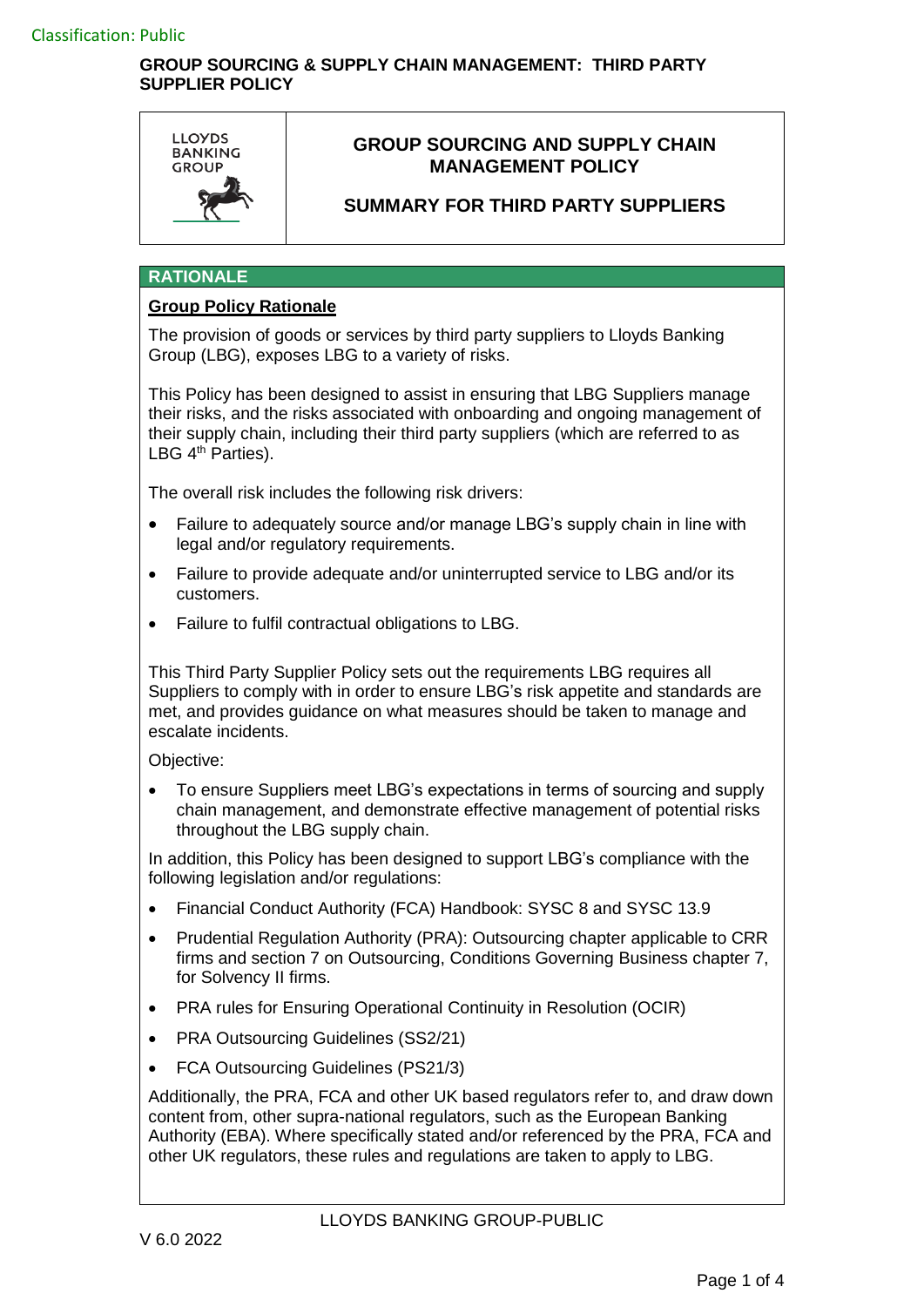## **GROUP SOURCING & SUPPLY CHAIN MANAGEMENT: THIRD PARTY SUPPLIER POLICY**

#### **Customer Impact**

LBG's vision is to be the best bank for customers. The Group Sourcing and Supply Chain Management Policy supports this vision and the aim of providing investors with strong, stable and sustainable returns by:

- Complying with legal and regulatory requirements.
- Ensuring Suppliers are aware of their obligations.
- Ensuring Suppliers maintain integrity and provide trust to LBG and its customers.

#### **SCOPE**

This third party version of the Policy applies to all Suppliers where it has been identified that the Group Policy applies to the provision of their goods and/or services. It sets out the minimum standards expected of Suppliers to manage their supply chain, including LBG  $4<sup>th</sup>$  parties who support the provision of goods and/or services to LBG.

Suppliers operating outside the UK must ensure that local Country and Jurisdictional legislation and/or regulatory requirements are adopted in addition to the requirements of this Policy.

Where Suppliers operating outside the UK identify a conflict between the Policy requirements and the rules of any local law or local regulation, the local law or rules will take precedence. Where these laws or rules may result in Policy requirements not being fulfilled or where the Policy prohibits an activity that is mandatory under local law, the Supplier must inform Lloyds Banking Group to agree what actions are to be taken.

### **MANDATORY REQUIREMENTS – GENERAL**

Suppliers to LBG are required to operate standards of an equal level to those operated within LBG. When using LBG 4<sup>th</sup> parties to fulfil part of the contracted services the Supplier to LBG must ensure that the standards operated by the LBG 4<sup>th</sup> party are of an equal level to those operated by LBG. This policy is applicable from the date of publication.

Third Party Suppliers are required to:

- Annually complete LBG's Financial Services Supplier Qualification System (FSQS), to confirm they meet the minimum policy requirements.
- Have an agreed exit plan for the goods/services provided, when one is required by LBG.
- Provide LBG with all required information, including the reporting of events and other management information, as specified within the contract.
- Follow the LBG [invoicing process.](https://www.lloydsbankinggroup.com/who-we-are/working-with-suppliers/getting-paid.html)
- Support any audit or assurance activity, including activities by regulatory and competent bodies, as per the contractual agreement and ensure sufficient resource is made available in order to support any reasonable request, if required.
- Comply with the [LBG Code of Supplier Responsibility.](https://www.lloydsbankinggroup.com/assets/pdfs/who-we-are/working-with-suppliers/third-party-policies/code-of-supplier-responsibility-feb2022.pdf)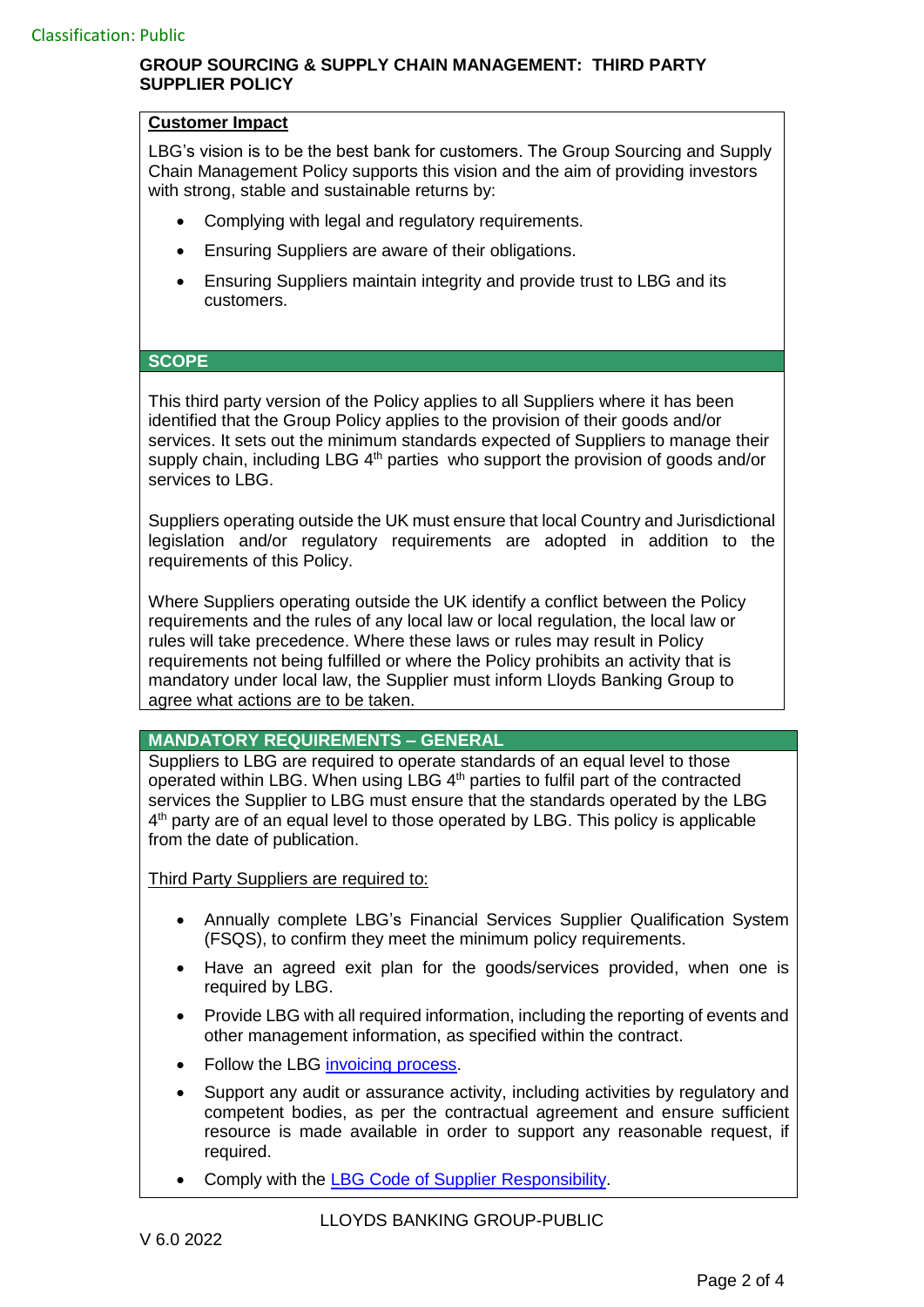## **GROUP SOURCING & SUPPLY CHAIN MANAGEMENT: THIRD PARTY SUPPLIER POLICY**

- Complete and return the LBG 4th Party questionnaire if requested to do so.
- Create and maintain a list of their own suppliers (LBG  $4<sup>th</sup>$  parties) including an annual review of this list and any changes which could impact LBG.
- Manage their supply chain and mitigate risk in accordance to the following minimum standards by:
	- $\circ$  Having an effective and current documented approach to supplier risk management.
	- o Notifying LBG of any intention to subcontract any of LBG's work to a LBG 4<sup>th</sup> party.
	- $\circ$  Carrying out due diligence on LBG 4<sup>th</sup> parties prior to on boarding.
	- o Formally segmenting its supply chain based on supplier risk and operating a supplier risk management process.
	- o Carrying out ongoing supplier assurance.
	- $\circ$  Undertaking a periodic assessment of LBG  $4<sup>th</sup>$  party controls, policies and procedures.
	- $\circ$  Having a clear issues management process together with associated monitoring and reporting.
	- $\circ$  Monitoring financial activity to ensure financial stability of the supply chain. o Defining agreed roles and responsibilities between all parties (themselves,
	- LBG  $4<sup>th</sup>$  parties) involved in the provision of goods and/or services to LBG. o Having in place robust contingency, business continuity, and exit plans,
	- including for LBG 4<sup>th</sup> parties/supply chain.
	- o Undertaking quality assurance on the products and services provided by LBG 4<sup>th</sup> parties which could impact the services provided to LBG.
- Have an appropriate approach to supplier relationship management.
- Manage its suppliers' contractual and operational performance.

### **KEY CONTROLS**

### **Supplier Assurance**

If a supplier is subject to a supplier assurance review, LBG will seek evidence that all mandatory requirements are being met.

### **Minimum responsible business requirements**

LBG [code of supplier responsibility](https://www.lloydsbankinggroup.com/assets/pdfs/who-we-are/working-with-suppliers/third-party-policies/code-of-supplier-responsibility-feb2022.pdf) sets out the minimum standards we expect all LBG suppliers to conform to. The Code encompasses the key social, ethical and environmental principles that LBG believe a [responsible business](https://www.lloydsbankinggroup.com/who-we-are/working-with-suppliers.html) should adhere to.

LBG assess all LBG Suppliers against the Code and its principles. LBG Suppliers are also asked to comply with specific [third party supplier policies](https://www.lloydsbankinggroup.com/who-we-are/working-with-suppliers/policy-compliance.html) as applicable to the services they provide to LBG.

# **MANDATORY REQUIREMENTS – NON-COMPLIANCE**

Any material differences between the requirements set out above and the supplier's own controls should be raised by the Supplier with LBG's Supplier Manager.

The Supplier Manager will then discuss the non compliance with the Accountable Executive for the relationship and local Risk team to agree way forward.